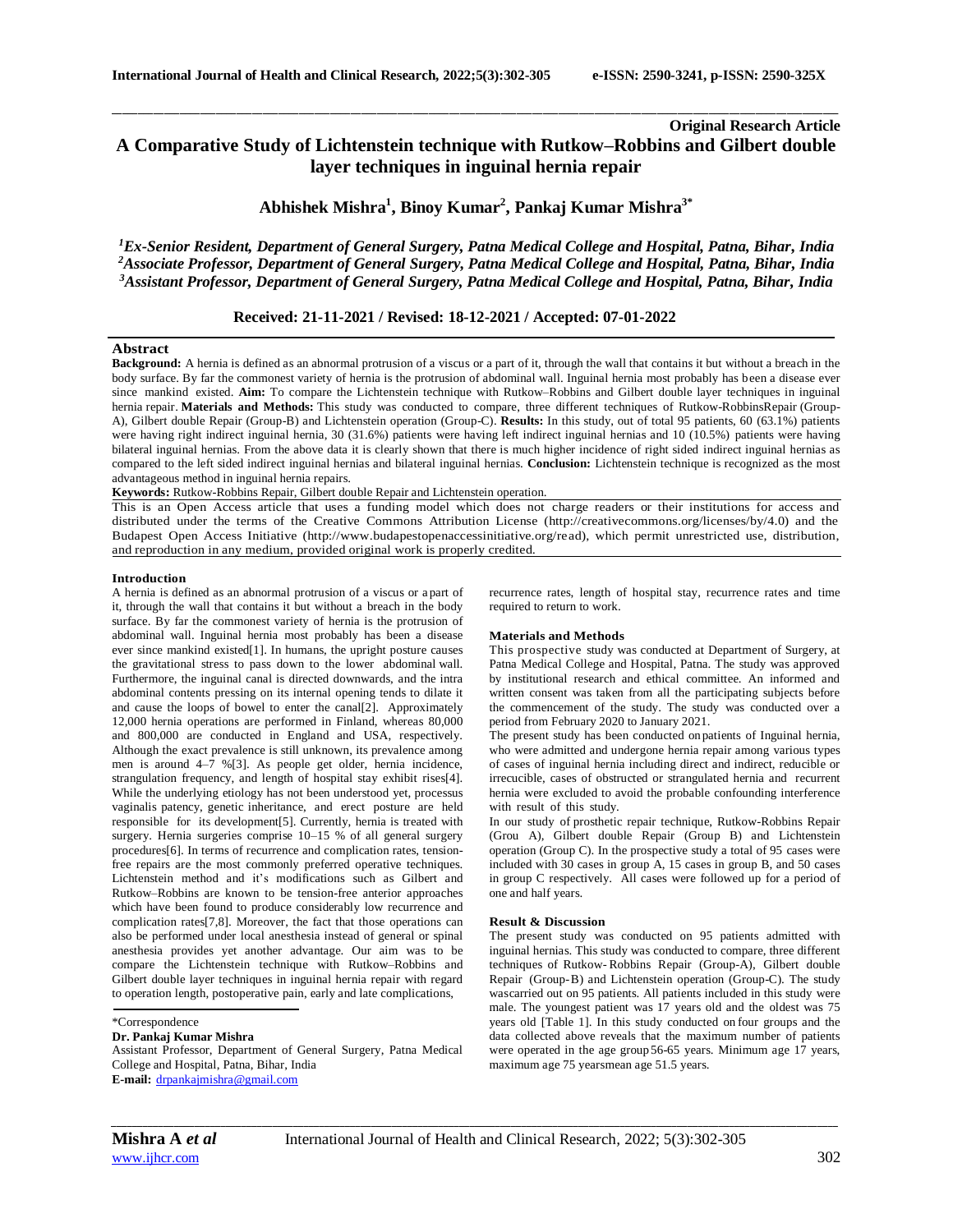| Table 1: Shows the age distribution of all Groups |                |               |                |               |              |               |  |
|---------------------------------------------------|----------------|---------------|----------------|---------------|--------------|---------------|--|
| Age                                               | <b>Group A</b> |               | <b>Group B</b> |               | Group C      |               |  |
| group                                             | No. of cases   | $\frac{0}{0}$ | No. of cases   | $\frac{0}{0}$ | No. of cases | $\frac{0}{0}$ |  |
| $16-25$                                           |                | 3.3           |                |               |              | 3             |  |
| $26 - 35$                                         | 2              | 6.6           |                | 6.6           |              | 6             |  |
| 36-45                                             | 12             | 40            |                | 13.3          |              | 20            |  |
| $46 - 55$                                         | 13             | 43            |                | 26.6          | 16           | 33            |  |
| 56-65                                             | っ              | 6.6           |                | 40            | 18           | 26            |  |
| 66-75                                             |                |               | 2              | 13.3          |              |               |  |
| Total                                             | 30             |               | 15             |               | 50           | 95            |  |

\_\_\_\_\_\_\_\_\_\_\_\_\_\_\_\_\_\_\_\_\_\_\_\_\_\_\_\_\_\_\_\_\_\_\_\_\_\_\_\_\_\_\_\_\_\_\_\_\_\_\_\_\_\_\_\_\_\_\_\_\_\_\_\_\_\_\_\_\_\_\_\_\_\_\_\_\_\_\_\_\_\_\_\_\_\_\_\_\_\_\_\_\_\_\_\_\_\_\_\_\_\_\_\_\_\_\_\_\_\_\_\_\_\_\_\_\_\_\_\_\_\_\_\_\_\_\_\_\_\_\_\_\_\_\_\_\_\_\_\_

| Table 2: Shows the side of hernia |                |               |                |               |              |               |  |
|-----------------------------------|----------------|---------------|----------------|---------------|--------------|---------------|--|
| <b>Sides</b>                      | <b>Group A</b> |               | <b>Group B</b> |               | Group C      |               |  |
|                                   | No. of cases   | $\frac{0}{0}$ | No. of cases   | $\frac{0}{0}$ | No. of cases | $\frac{0}{0}$ |  |
| Right side                        | 20             | 66.7          |                | 66.7          | 30           | 60            |  |
| Left side                         |                | 26.6          |                | 13.3          |              | 30            |  |
| <b>Bilateral</b>                  |                | 6.7           |                | 20            |              | 10            |  |
| Total                             |                |               |                |               |              |               |  |

In this study, out of total 95 patients, 60 (63.1%) patients were having right indirect inguinal hernia, 30 (31.6%) patients were having left indirect inguinal hernias and 10 (10.5%) patients were having bilateral inguinal hernias. From the above data it is clearly shown that there is much higher incidence of right sided indirect inguinal hernias as compared to the left sided indirect inguinal hernias and bilateral inguinal hernias.

| Table 3: Shows the Anaesthesia used during operation. |                 |              |               |  |  |  |
|-------------------------------------------------------|-----------------|--------------|---------------|--|--|--|
| Sr. No.                                               | Anaesthesia     | No. of cases | $\frac{0}{n}$ |  |  |  |
|                                                       | General         |              |               |  |  |  |
|                                                       | Spinal/Epidural |              | 85.3          |  |  |  |
|                                                       | Local           |              |               |  |  |  |

[Table 3] Shows the 4 (4.2 %) were operated on under local anesthesia, 81 (85.3 %) and 10 (10.5 %) of them were operated on under spinal anesthesia and general anesthesia, respectively.

| Table 4: Demographics and clinical charateristics of patients |                |                 |                 |         |  |  |
|---------------------------------------------------------------|----------------|-----------------|-----------------|---------|--|--|
| <b>Variables</b>                                              | <b>Group A</b> | <b>Group B</b>  | Group C         | P value |  |  |
| Operative time in minutes                                     | $52.4 + 10.2$  | $60.7 + 12.2$   | $52.9 \pm 10.6$ | 0.001   |  |  |
| Hospitalization Timein days                                   | $2.3 \pm 0.67$ | $2.06 \pm 0.23$ | $2.09 \pm 0.5$  | 0.62    |  |  |
| Return to Time in days                                        | $25.4 + 2.03$  | $24.6 \pm 2.64$ | $23.2 + 2.6$    | 0.36    |  |  |

[Table 4] Shows the none of the three methods showed a statistically significant difference regarding Hospitalization time and return to normal activities ( $p > 0.05$ ). There was a statistically significant difference between the groups regarding operation lengths ( $p < 0.05$ ). [Table5] Shows the drain was used in 12 (12.6%) patients in total and there was no statistically significant difference between the groups (p = 0.46). Similarly no significant difference was noted between the groups on the basis of early or late complications ( $p$ > 0.05).

| Table 5: Shows the post operative systemic complication. |                |                |         |         |  |  |
|----------------------------------------------------------|----------------|----------------|---------|---------|--|--|
| <b>Variables</b>                                         | <b>Group A</b> | <b>Group B</b> | Group C | P value |  |  |
| Males                                                    | 30             | 15             | 50      |         |  |  |
| <b>Early Complications</b>                               | 4 (13.3%)      | $2(13.3\%)$    | (2%)    | 0.21    |  |  |
| Late Complications                                       | $3(10\%)$      | 4(26.7%)       | 4(8%)   | 0.63    |  |  |
| Drain                                                    | $2(6.7\%)$     | 3(20%)         | 7(14%)  | 0.46    |  |  |

| Table 6: Shows the Recurrence rate |                                                               |  |                                  |                         |  |  |
|------------------------------------|---------------------------------------------------------------|--|----------------------------------|-------------------------|--|--|
| <b>Study</b><br>group              | No. of patients<br>Relapse in<br>first 6 month<br>infollow up |  | <b>Relapse in</b><br>next 1 year | <b>Total</b><br>relapse |  |  |
| Group A                            | 30                                                            |  |                                  |                         |  |  |
| Group B                            | 15                                                            |  |                                  |                         |  |  |
| Group C                            | 50                                                            |  |                                  |                         |  |  |
| Total                              |                                                               |  |                                  |                         |  |  |

Hernia repair is one of the most common surgical procedures performed worldwide. Improvements in surgical technique, together with the development of new prosthetic materials and a better understanding of how to use them, have significantly improved outcomes for many patients.These improvements have occurred most notably in centres specializing in hernia surgery, with some institutions reporting failure rates of less than 1%. In contrast, failure rates for general surgeons, who perform most hernia repairs, remain significantly higher. Success of groin hernia repair is measured primarily by the permanence of the operation, fewest complications, minimal costs, and earliest return to normal activities. This success

depends largely on the surgeon's understanding of the anatomy and physiology of the surgical area as well as knowledge of how to use most effectively the currently available techniques and materials[9]. Inguinal hernia operations are still one of the most commonly encountered procedures in the lifetime of a general surgeon. While it is seen frequently, it is generally considered as a simple operation, but its anatomical planes are complicated[10]. Although surgical treatment dates back to considerably old times, modern surgical treatment is recognized to begin with Bassini[11]. In hernia surgery, the best indicator of the success of the operation is the recurrence which is totally based on objective criteria. Whilerecurrence rates in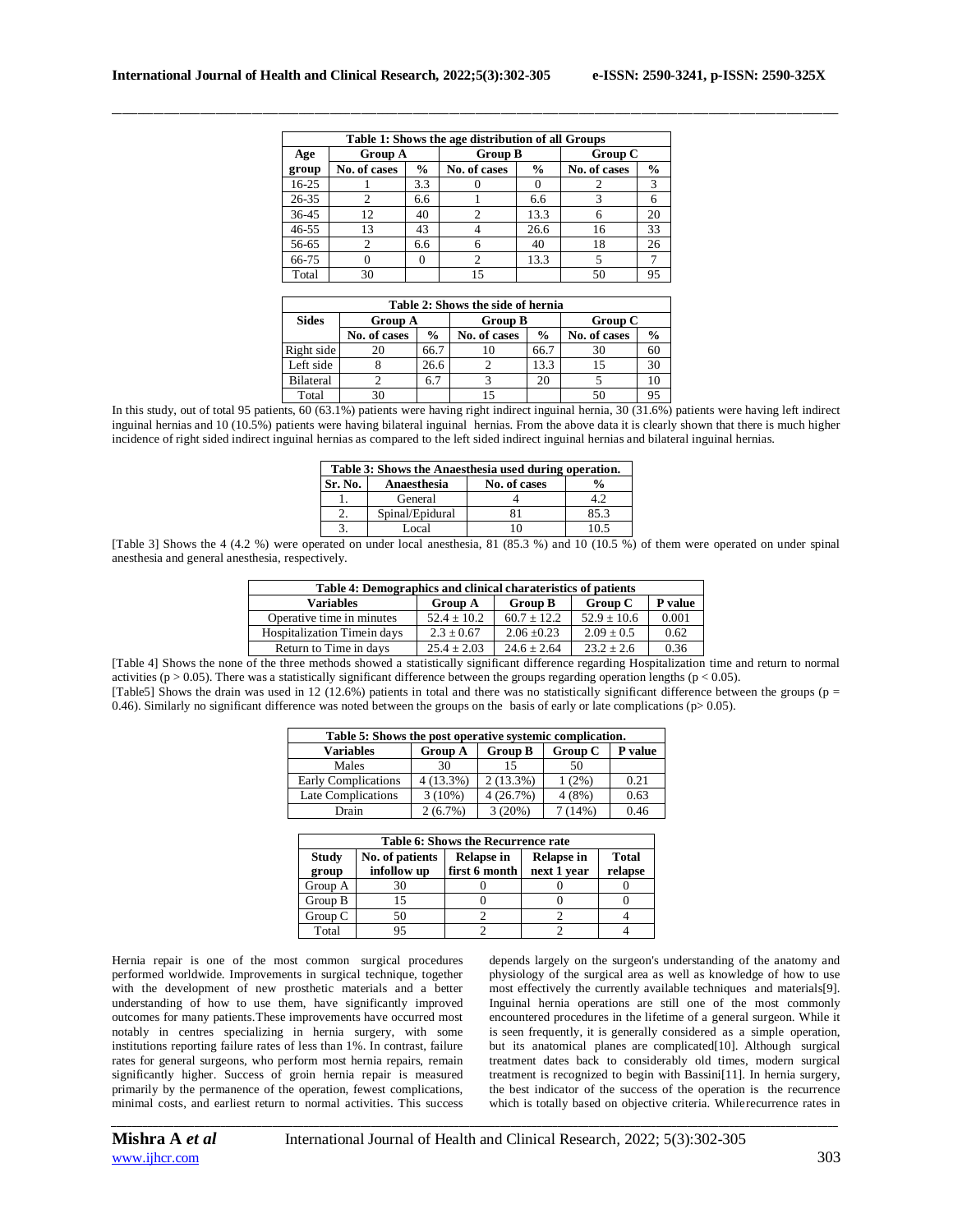tension operations of inguinal hernia vary depending on the applied method, it is reported to be about 5–10% among primary cases and 5– 30% in cases of recurrence[12-14]. Currently, the success of Shouldice operation, which has been studied on large series and has become a gold standard with low recurrence rates, cannot be repeated universally[15]. The common target in tension-free inguinal hernia repairs is to apply a totally tension-free support with a reliable prosthetic material implantation and to achieve long-term reinforcement of posterior wall of inguinal hernia or possible hernia sites. Currently, particularly the recurrences at early period (first 2 years) are recognized to arise from the tension of the suture line. First, physicians tried to use relaxing incision, but then it was found to have no effect over the problem. The idea to totally and permanently reinforce the posterior wall of the inguinal canal has become popular with Lichtenstein[16,17]. Lichtenstein reported a 0 % recurrence rate in his study (1989) in which 1,000 cases were treated with onlay method, and the study received both negative and positive criticism worldwide[18]. The results obtained by other clinics that apply the Lichtenstein onlay method show consistency with the results of Lichtenstein[19]. Recurrences after inguinal hernia repairs are categorized in two groups as early (mechanic, within first postoperative 2 years) and late (metabolic, many years after the operation) period recurrences. While the tension in the reinforced line is held responsible for the early recurrences, disruptions in the collagen metabolism of transverse fascia and similar structures are held accountable for late recurrences[20,21]. Several complications have been reported in the literature (although not frequently) for Rutkow–Robbins procedures due to less dissection such as orchitis and nerve damage. It is possible disadvantages are pubic recurrence because of applying a graft that does not run over the pubis and problems about reinforcement of the posterior wall due to shrinkage of the unsutured onlay graft. In the present study, hematoma was observed in the patients as an early complication. No other early period complications were found. Hematoma showed the highest incidence in the Rutkow–Robbins group and the lowest in the Lichtenstein group. We believe that the reason behind that significant difference was the higher amount of drain usage among patients of Lichtenstein group. The most common complication in the late period follow-up of the patients was numbness in the surgical incision site and medial portion of the thigh. Isemeret. al. determined the incidence of numbness in the thigh area as 2.4 % after Rutkow–Robbins operation[22]. Forte et al. conducted a study and following Lichtenstein operation, the incidence of numbness in the thigh area was found to be 4.3%[23]. In our series, 18 (18.9%) patients showed this complication in total. 5 (5.3%) patients in the Lichtenstein group displayed this complication, whereas seven (7.4%) and six (6.3%) patients showed it in the Rutkow–Robbins and Gilbert groups, respectively.However, no significant difference was found between the groups. As known, the length of operation depends on many factors such as surgeon's experience, obesity, and use of premade mesh. Therefore, various studies report different operation lengths. While Zeybek et al. report the mean length of operation as 48 min, Karatepe et al. report that length as 50 min[24,25]. However, Janu P.G. et al. performed a study by applying Lichtenstein method and found the mean operation length as  $111 \pm 2$  min. Isemer et al. conducted Rutkow–Robbins operations in which the mean operation length was 37.8 ± 15.85 min[21,22]. Turculet et al. carried out Gilbert double layer operations among which the mean operation length was 65 min[26]. In this study, our results were consistent with the above literature. The operation length of Gilbert group was found to be longer than those of Rutkow–Robbins and Lichtenstein groups. However, the mean length in Rutkow–Robbins group was lower than that of Lichtenstein group. We believe that higher BMI index of Lichtenstein group may be the reason behind this difference. Gilbert double layer repair differs from the other two techniques with longer operation length and higher intraoperative pain in operations under local anesthesia[27]. In light of the results of our study that includes a limited number of cases, we believe that spinal anesthesia may be a better choice instead of local anesthesia in Gilbert double layer

\_\_\_\_\_\_\_\_\_\_\_\_\_\_\_\_\_\_\_\_\_\_\_\_\_\_\_\_\_\_\_\_\_\_\_\_\_\_\_\_\_\_\_\_\_\_\_\_\_\_\_\_\_\_\_\_\_\_\_\_\_\_\_\_\_\_\_\_\_\_\_\_\_\_\_\_\_\_\_\_\_\_\_\_\_\_\_\_\_\_\_\_\_\_\_\_\_\_\_\_\_\_\_\_\_\_\_\_\_\_\_\_\_\_\_\_\_\_\_\_\_\_\_\_\_\_\_\_\_\_\_\_\_\_\_\_\_\_\_\_ operations. However, patients subjected to Lichtenstein repair under local anesthesia are reported to suffer less postoperative pain and earlier mobilization<sup>[28]</sup>. Regarding length of hospital stay, C. S. Huang et al. conducted a study and compared the patients treated with Prolene and plug in which the hospital stay was found to be 1.31 + 1.00 days for Prolene patients and  $1.45 \pm 1.43$  for plug patients[29]. Isemeret al. determined the length of hospital stay as  $2.09 \pm 1.35$ [22]. In the present study, our results showed consistency with the above literature. Though no difference was observed between the three groups, but the time required to return to work have been found to be longer in our study than in previous studies. Isemer et al. found the time required to return to work as  $15.3 \pm 12.42$  days in their study[25]. In a study conducted by Sven Bringman et al., it was 16.5 days inthe group treated with Prolene, whereas 16 days in the Vypro group[30]. Return to work takes longer in our country due to socio cultural reasons. In the past, postoperative pain following tension repairs was an important and a frequently encountered problem. Particularly after tension-free operations performed with mesh, postoperative pain, return to normal activity, and chronic pain incidence have been found to display decreases[31]. While E. Prieto-Díaz- Chávez et al. reported more frequent and prolonged analgesic usage in the conventional hernioplasty than in tension-free operations, on the contrary, another study underscored the absence of difference between the aforementioned two groups[32,33]. The factors leading to postoperative pain after inguinal hernia repair have been investigated in the previous studies. It is commonly encountered as a result of the nerve entrapment caused by the mesh and is observed in 13 % of the patients. Ilioinguinal nerve entrapment causes pain in thehernia region and scrotum[34]. In the current study, according to the results based on visual analogue scale, there was no statistically significant difference between the three groupsat days 1, 7, and 30 with regard to postoperative pain. So these days in the era of laparoscopic surgeries, lots of work and studies are being conducted on the various laparoscopic techniques of hernioplasties.

### **Conclusion**

In conclusion, after studying the repair of inguinal hernia in its various aspects with comparative study of three different techniques of Rutkow-Robbins Repair, Gilbert double Repair and Lichtenstein operation. These findings suggest that the Lichtenstein operation is more advantageous than others due to its lesser hospitalization time, lower complication rate and early resumption of daily activities. Therefore, Lichtenstein technique is recognized as the most advantageous method in inguinal hernia repairs. We believe that this conclusion will be solidified by future studies including larger series.

#### **References**

- 1. Amid P, Shulman AG, Lichtenstein I. The Lichtenstein open tension- free hernioplasty. In: Arregui ME, Nagan RF. eds. Inguinal hernia. Advances or controversies? Oxford &N. York: Radcliffe Medical Press; 1994. P. 185-190.
- 2. McVay CB, Savage LE. Etiology of femoral hernia. Ann Surg. 1961 Dec; 154 (Suppl 6):25-32.
- 3. Paajanen H (2007) A single-surgeon randomized trial comparing three composite meshes on chronic pain after Lichtenstein hernia repair in local anesthesia. Hernia 11:335– 339.
- 4. Rutkow IM (1998) Epidemiologic, economic and sociologic aspects of hernia surgery in the United States in the 1990's. SurgClin North Am 78:941–951.
- 5. Abrahamson J (1998) Etiology and pathophysiology of primary and recurrent groin hernia formation. SurgClin North Am 78:953–972.
- 6. Schumpelick V, Treutner KH, Arlt G (1994) Inguinal hernia repair in adults. Lancet 344:375–379.
- 7. Rutkow IM, Robbins AW (1993) "Tension-free" inguinal herniorraphy: a preliminary report on the "mesh-plug" technique. Surgery 114:3–8.
- 8. Gilbert AI, Graham MF, Voigt WJ (1999) A bilayer patch